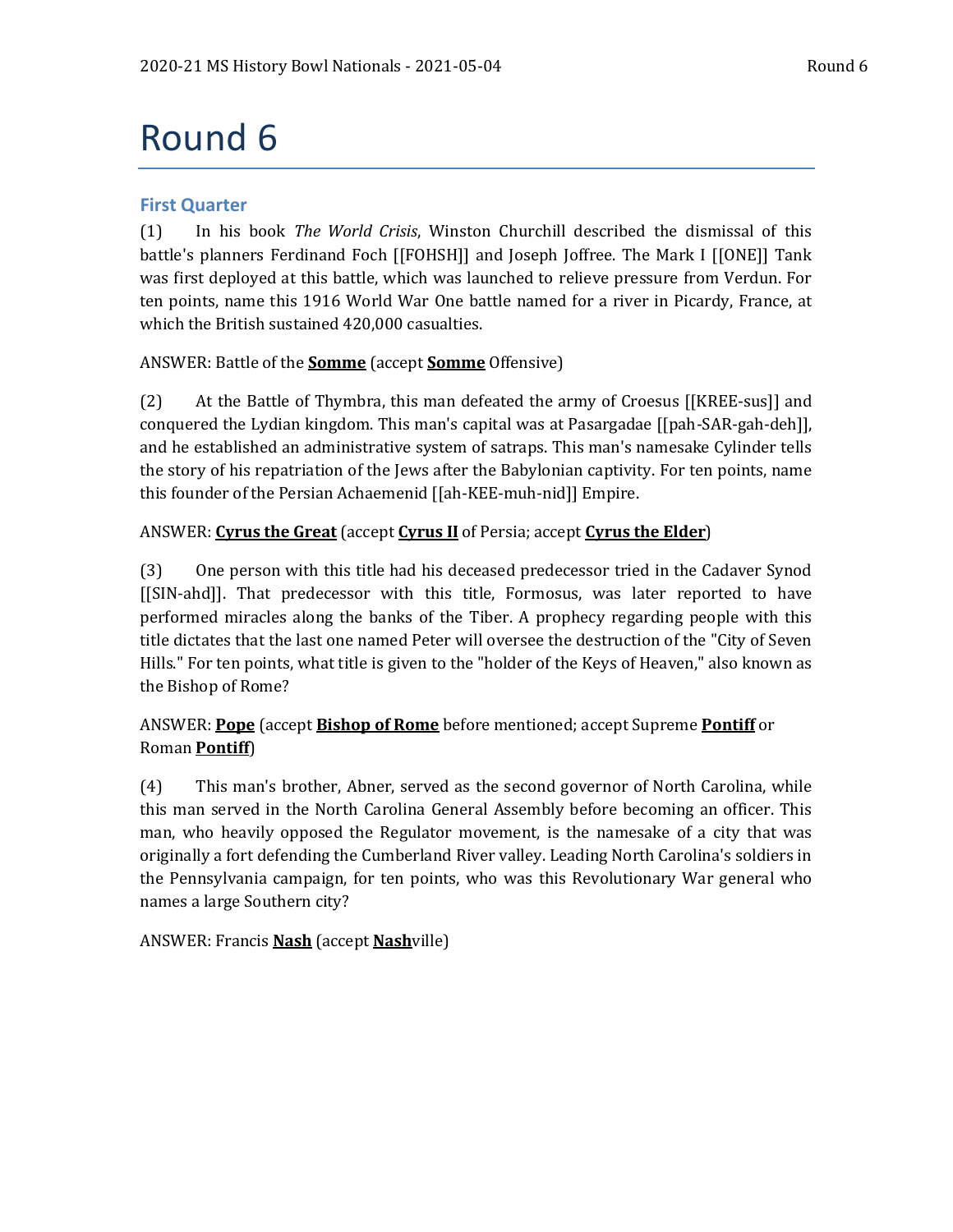(5) The introduction to the first scenario of this man's campaign in Age of Empires II [[TWO]] claims that this man's group settled at the "head of the Onon River." A work subtitled "Clan of the Grey Wolf" appears in a Koei series named for this man, in which players can control a faction led by Jamukha. In one game, this man claims, "It is easy to conquer the world on horseback." For ten points, name this ruler, whose *Civilization 6* leader ability is Mongol Horde.

# ANSWER: **Genghis Khan** (accept **Temujin**; accept pronunciation as [[GEN-giss]] or [[CHENgiss]])

(6) The first London iteration of this annual period featured a speech by Maulana Karenga. At West Virginia State University, a 2020 convocation for this annual period included a keynote given by DeRay McKesson. A predecessor of this annual period was only a week long and included the birthdays of Abraham Lincoln and Frederick Douglass. For ten points, name this celebration observed every February recognizing African-American achievements.

# ANSWER: **Black History Month** (prompt on partial answers)

(7) This man, who created juries in his Wantage [[WAHN-tidge]] law code, paid *gafol* tributes for peace on the advice of Sigeric the Serious. Gunhilde, and possibly Pallig Tokesen, were killed in the St. Brice's Day Massacre which this man ordered, prompting an invasion by Sweyn [[SVEN]] Forkbeard. Losing to the Vikings at Maldon, for ten points, who was this "poorly advised" King of England?

# ANSWER: **Æthelred** the Unready

(8) In his veto message, this president claimed that the passage of a Civil Rights Bill would be an act "against the white race." This one-term president was a former military governor of Tennessee who many thought would engage in Radical Reconstruction. For ten points, name this man who served just six weeks as vice president before becoming the 17th U.S. president after the death of Abraham Lincoln.

# ANSWER: **A**ndrew **Johnson**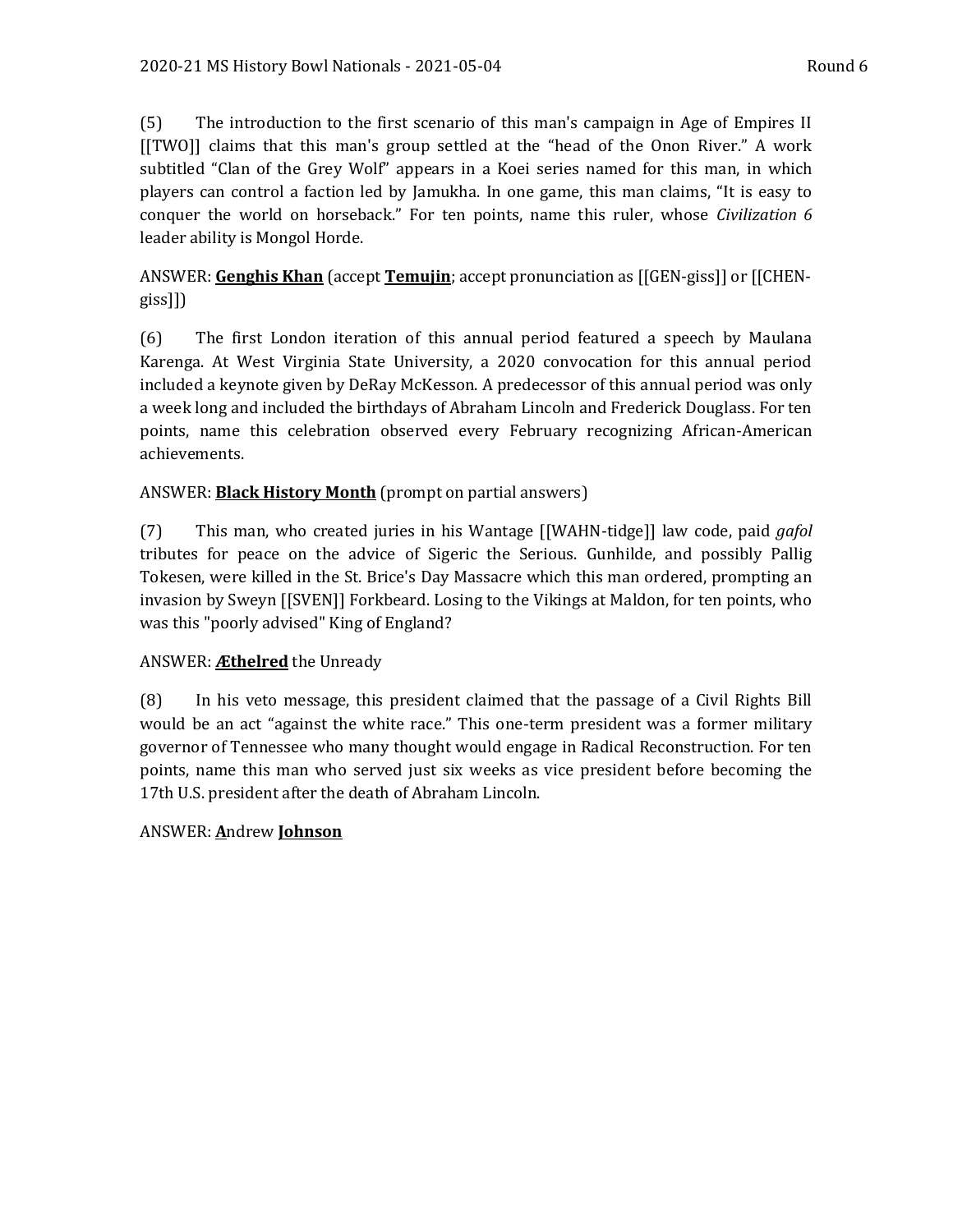# **Second Quarter**

(1) In 1995, the Armed Islamic Group of Algeria targeted public transportation in this country. This country's most deadly terrorist attack targeted a soccer stadium and a theatre at which the Eagles of Death Metal were playing. In 2015, al-Qaeda gunmen targeted the offices of *Charlie Hebdo* in this country. For ten points, name this country whose Gendarmerie [[zhahn-dar-meh-REE]] and National Police share responsibility for counterterrorism operations.

#### ANSWER: **France** (or **French** Republic)

BONUS: On November 13, 2015, ninety people were killed by terrorists at this Paris theatre which opened in 1865 and whose name refers to a Jacques Offenbach operetta.

#### ANSWER: **Bataclan** Theatre

(2) The merger of this bank with Bank One resulted in the hiring of Jamie Dimon as its CEO. For a total price of \$236 million, this bank acquired the once fifth-largest investment bank, Bear Stearn. Founded by a man who bailed out the U.S. government in 1907 and bought out the Carnegie Steel Corporation, for ten points, what is this bank, partly named for an early twentieth-century financier?

#### ANSWER: **JPMorgan Chase** & Co (prompt on "J.P. Morgan")

BONUS: Jamie Dimon is one of many influential MBAs to attend the Boston graduate business school of this university of which J.P. Morgan was a major benefactor.

#### ANSWER: **Harvard** University (accept **Harvard** College)

(3) Barack Obama claimed that this text's central doctrine "has been woven into the fabric of our country." A 2014 book by Denise Spellberg examines the influence of this text on one Founding Father. The 2007 swearing-in of Minnesota Congressman Keith Ellison notably involved a translation of this book which was owned by Thomas Jefferson and may have inspired Rashida Tlaib to do the same. For ten points, name this non-Biblical religious book.

#### ANSWER: The **Quran**

BONUS: This woman, who succeeded Keith Ellison as Minnesota's Representative from the 5th district, also swore in on the Quran in 2018.

#### ANSWER: Ilhan **Omar**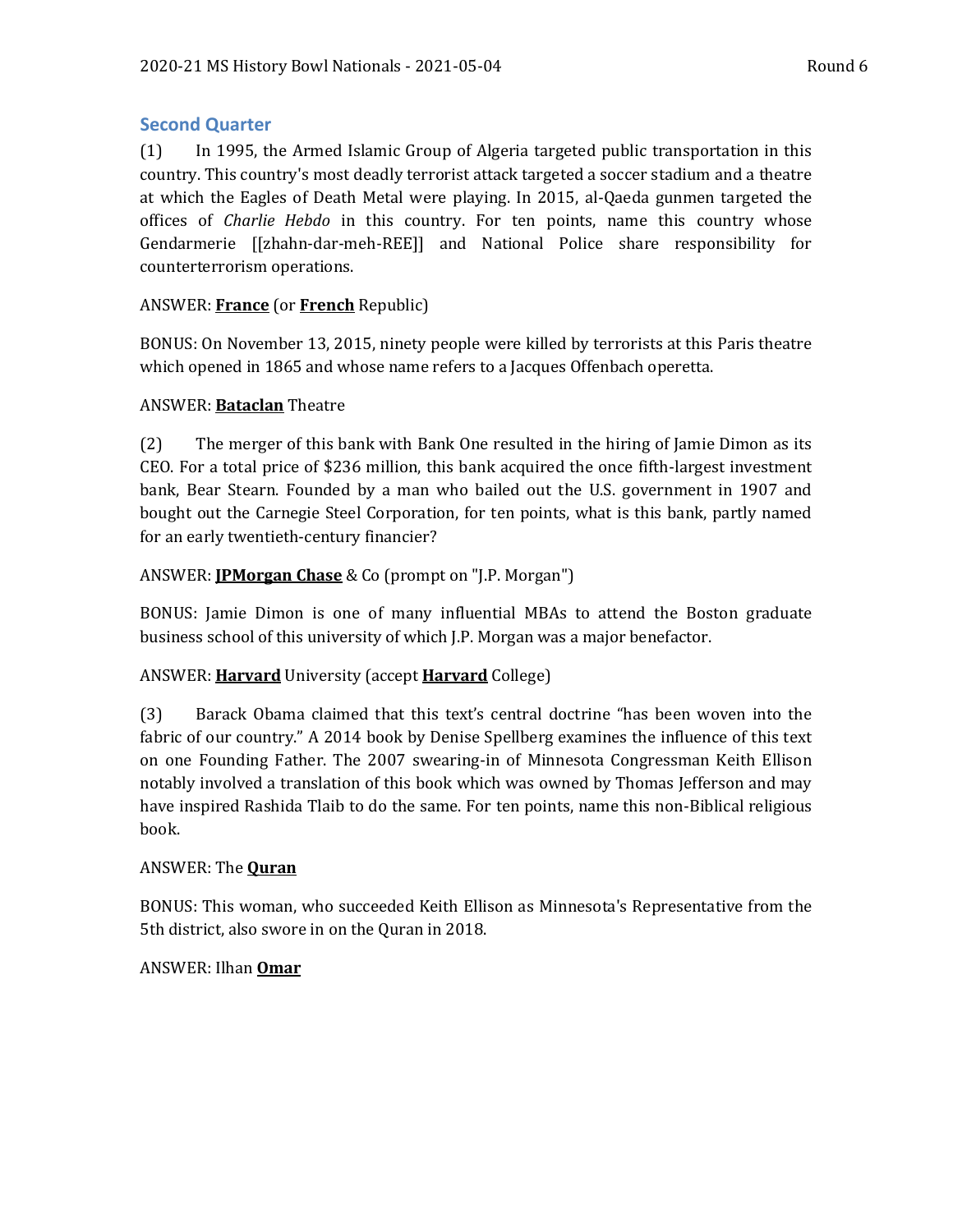(4) Kate Blewett studied neglect under this policy in *The Dying Rooms*. People moved to Hong Kong to avoid this policy, which was relaxed after the Sichuan earthquake. This policy was inspired by Song Jian at the Chengdu Meeting after he read *The Limits to Growth* and *A Blueprint For Survival*. For ten points, name this Chinese population control policy.

# ANSWER: **One-Child** Policy

BONUS: In 2002, Kate Blewett's documentary *Kids Behind Bars* won the Media Award from this international human rights organization which itself won the 1977 Nobel Peace Prize.

# ANSWER: **Amnesty** International (prompt on "AI")

(5) This man's brother, William, served as his bookkeeper when he was the head of an institution originally led by Ellen White. This man headed an institution that hosted three eugenics conferences for the Race Betterment Foundation. This superintendent of Battle Creek Sanitarium realized that stale wheat which was rolled created a crispier alternative to dough. For ten points, name this creator of cornflakes.

# ANSWER: John Harvey **Kellogg**

BONUS: Among the Battle Creek Sanitarium's most notable patients was this woman, who notably went against science by hosting seances in the White House after the death of her son Willy.

### ANSWER: Mary Todd **Lincoln**

(6) This ZANLA leader compromised in a cease-fire with Christopher Soames known as the Lancaster House Agreement. Many Ndebele [[nn-deh-BEH-leh]] were killed in this man's Gukurahundi, and he led the North Korea-trained 5th Brigade. This ZANU-PF leader gave a speech at Rufaro Stadium to announce the renaming of his nation in 1980. Canaan Banana preceded, for ten points, what man who served for thirty years as president of Zimbabwe?

#### ANSWER: Robert **Mugabe**

BONUS: Christopher Soames was the last governor of this British Crown colony. This de jure colony declared independence in 1965, becoming an unrecognized state, before officially being recognized as Zimbabwe in 1980.

ANSWER: Colony of **Southern Rhodesia** (prompt on "Rhodesia" or "Republic of Rhodesia")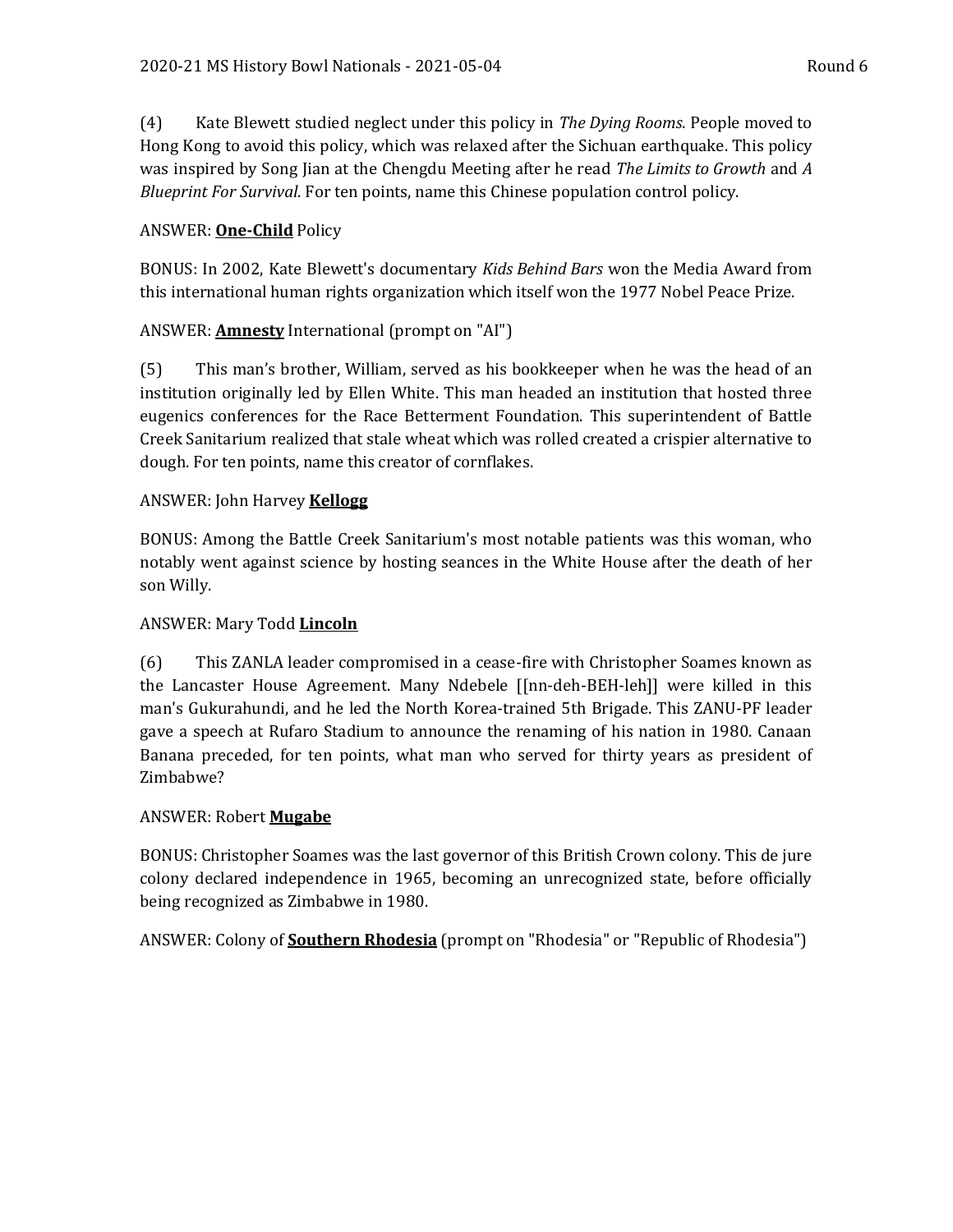(7) This man signed the Treaty of Bled with Georgi Dimitrov and was the first head of the Non-Aligned Movement. This man sent a letter to Stalin ordering him to stop sending assassins and threatening that he would need only one killer to assassinate Stalin. Despite reforms, this man opposed the Croatian Spring. For ten points, name this Partisan leader and president of Yugoslavia.

# ANSWER: Marshal Josip **Broz** Tito (accept **Tito**)

BONUS: From 2009 to 2011, this man who served as president of Egypt for thirty years was also secretary-general of the Non-Aligned Movement.

#### ANSWER: Hosni **Mubarak**

(8) The *Enterprise* provided balloon reconnaissance at this battle which included fighting at Blackburn's Ford. Joseph Johnston's arrival contributed to Irwin McDowell's defeat at this battle, which was the subject of a telegraph sent to Lincoln claiming "The day is lost. Save Washington and the remnants of this army." Fought in July of 1861 in Prince William County, Virginia, for ten points, what was this battle sometimes named for nearby Manassas?

ANSWER: **First** Battle of **Bull Run** (accept **First** Battle of **Manassas** before mentioned; prompt on partial answers)

BONUS: Joseph Johnston was seriously wounded during this 1862 battle in Northern Virginia, also known as the Battle of Fair Oaks Station, after which Robert E. Lee took command of the Confederate army.

#### ANSWER: Battle of **Seven Pines**

#### **Third Quarter**

The categories are:

- 1. Iraq War
- 2. Years of Lead
- 3. Politics in 21st Century Latin America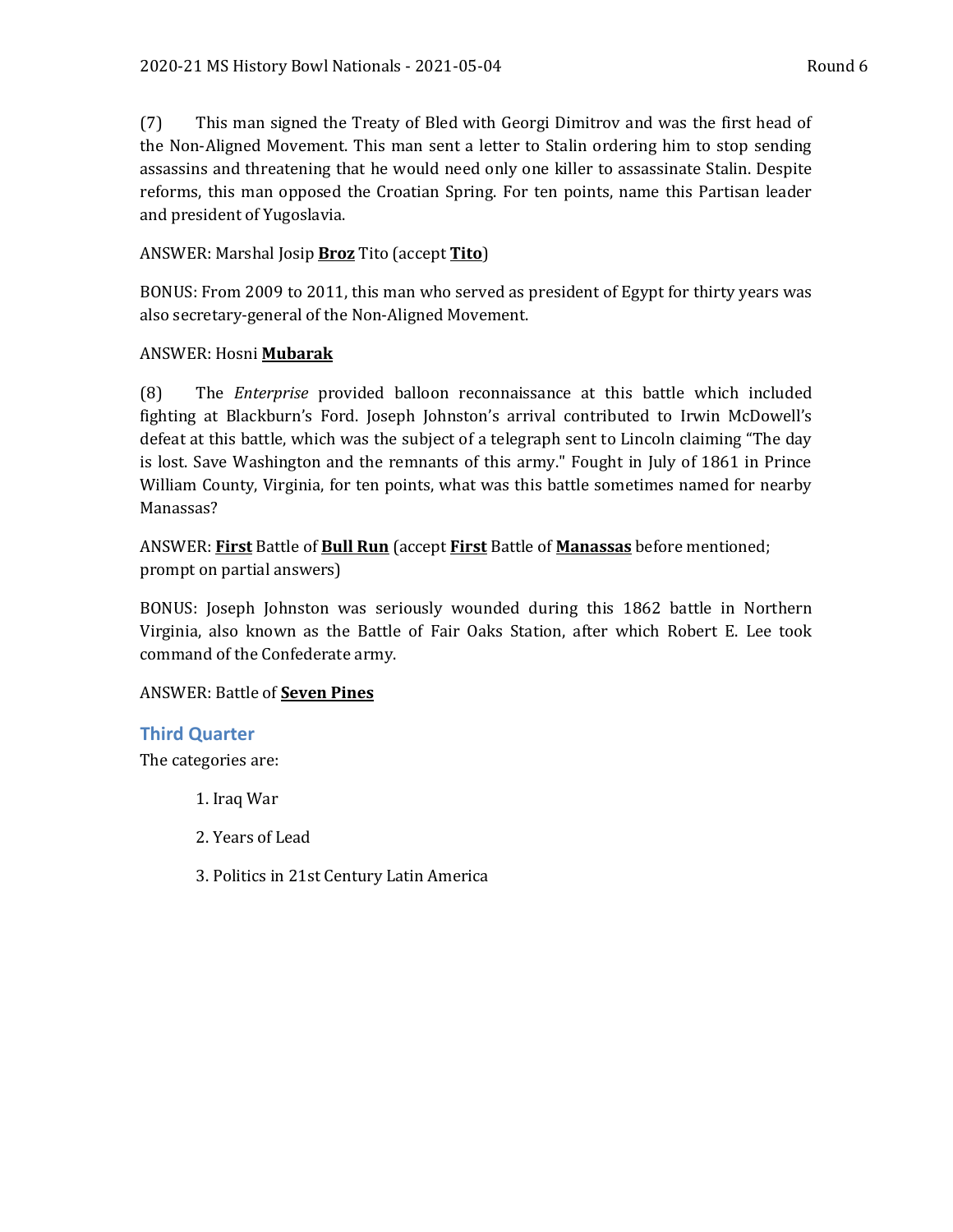#### *Iraq War*

Regarding people and events surrounding the Iraq War, name the...

(1) Year in which the war started with a U.S.-led coalition invading Iraq.

#### ANSWER: **2003**

(2) Iraqi capital which fell to coalition forces less than three weeks after the war started.

#### ANSWER: **Baghdad**

(3) Two-word phrase displayed on the USS *Abraham Lincoln* during a post-war speech by George W. Bush.

# ANSWER: **Mission Accomplished**

(4) Political party of Saddam Hussein and Syrian president Hafez al-Assad.

ANSWER: Arab Socialist **Ba'ath** Party (or Ḥizb al-**Ba'th** al-'Arabī al-Ishtirākī)

(5) Term given to French Fries in Congressional cafeterias after France did not join in the invasion of Iraq.

# ANSWER: **Freedom** Fries

(6) Iraqi prime minister between 2006 and 2014 who was interviewed by the CIA.

# ANSWER: Nouri **al-Maliki**

(7)

ANSWER:

(8)

ANSWER: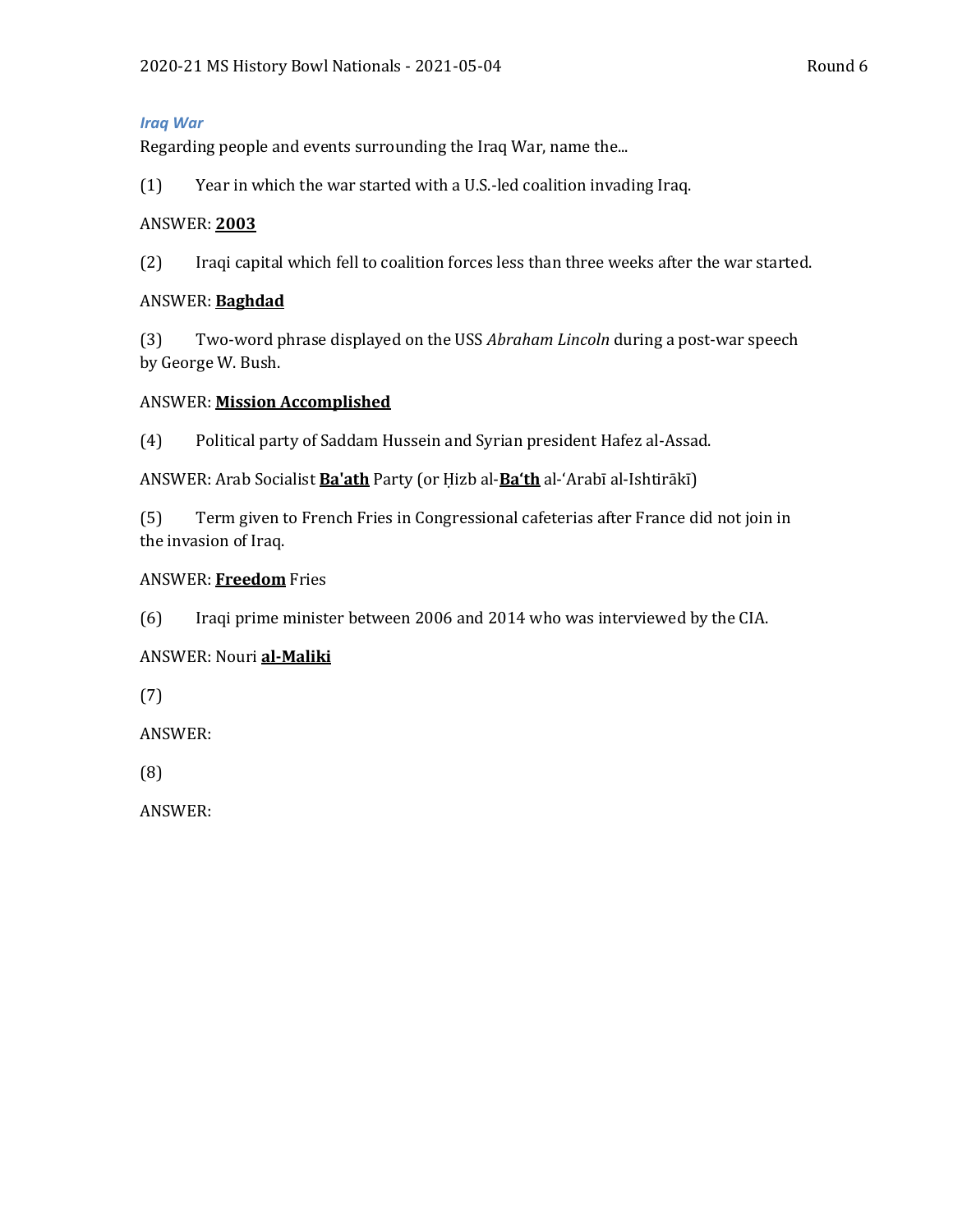# *Years of Lead*

Name the...

(1) Country in which the Years of Lead took place, in which terrorists killed civilians in cities like Florence.

# ANSWER: **Italy** (accept **Italian** Republic; accept **Italia**)

(2) Northern region in which the Piazza Fontana bombing took place in Milan.

# ANSWER: **Lombard**y (accept **Lombard**ia)

(3) Christian Democrat prime minister who was kidnapped and killed in 1978 following a failed papal mediation mission.

#### ANSWER: Aldo **Moro**

(4) Terrorist group that kidnapped that leader and was led by Mario Moretti.

# ANSWER: **Red Brigades** (accept **BR**; accept **Brigate Rosse**)

(5) City where 85 people were killed at the Centrale railway station in a 1980 bombing.

#### ANSWER: **Bologna** (accept **Bononia**)

(6) City in Veneto in which U.S. officer James Lee Dozier was rescued from kidnappers in 1982.

# ANSWER: **Padua** (accept **Padova**)

(7)

ANSWER:

(8)

ANSWER: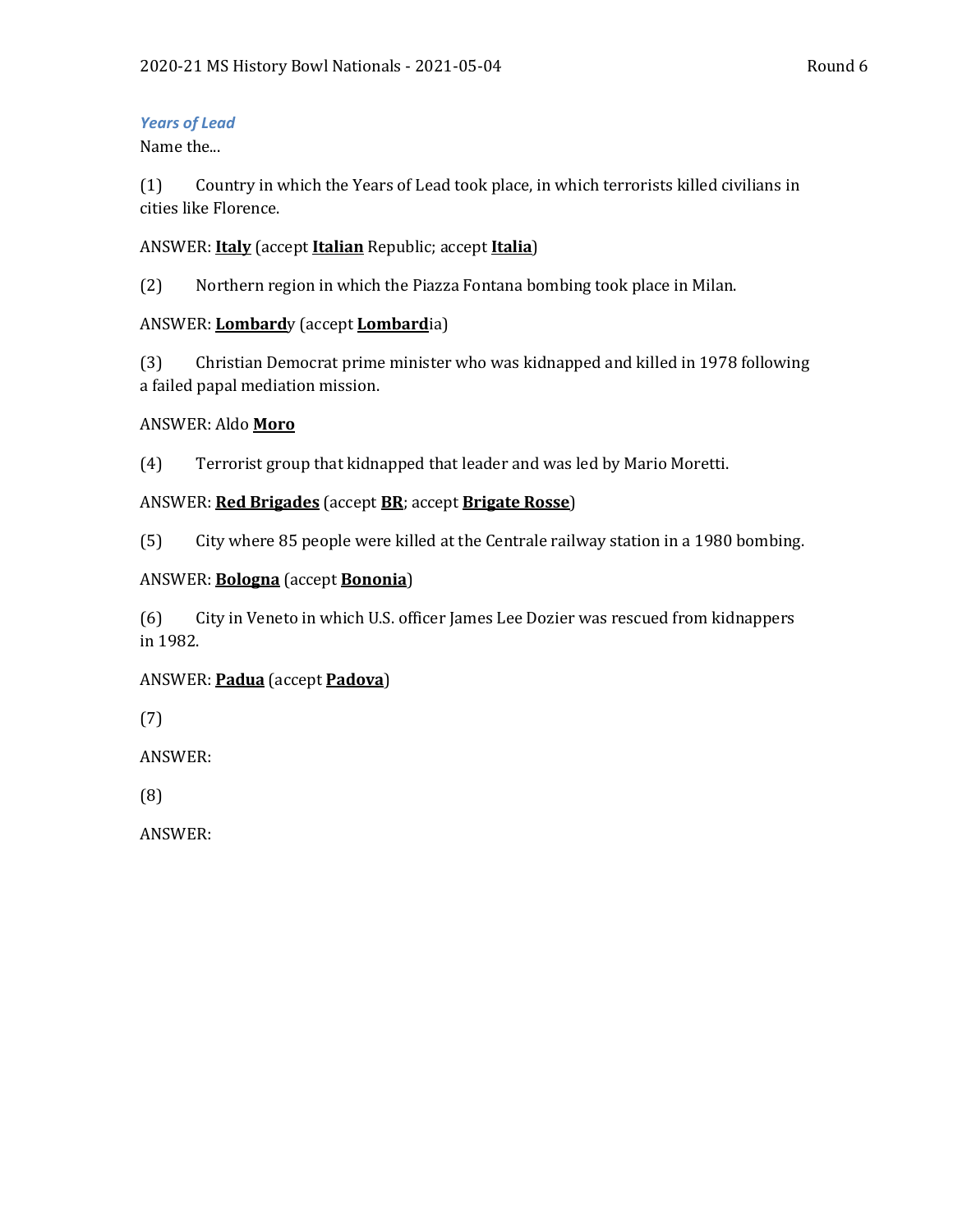#### *Politics in 21st Century Latin America*

Name the...

(1) Socialist president of Venezuela whose policies led to Venezuela's shaky economy in the 2010s.

#### ANSWER: Hugo **Chávez**

(2) Successor to that president, whose 2018 election results were contested by conservative opponent Juan Guaidó.

#### ANSWER: Nicolás **Maduro**

(3) First indigenous South American president who led Bolivia between 2006 and 2019.

#### ANSWER: Evo **Morales** (accept Juan Evo **Morales** Ayma)

(4) Crop used to produce an illegal stimulant, which was legalized in an attempt to help poor farmers in Bolivia.

#### ANSWER: **Coca** plant

(5) Colorful term used to denote Latin America's abandonment of neoliberal leaders during its "Turn to the Left."

#### ANSWER: **Pink Tide** (accept *Marea Rosa*)

(6) Ecuadorian president and founder of the PAIS [[pah-EES]] Alliance, whose vice president was Lenin Moreno.

#### ANSWER: Rafael **Correa**

(7)

ANSWER:

(8)

ANSWER: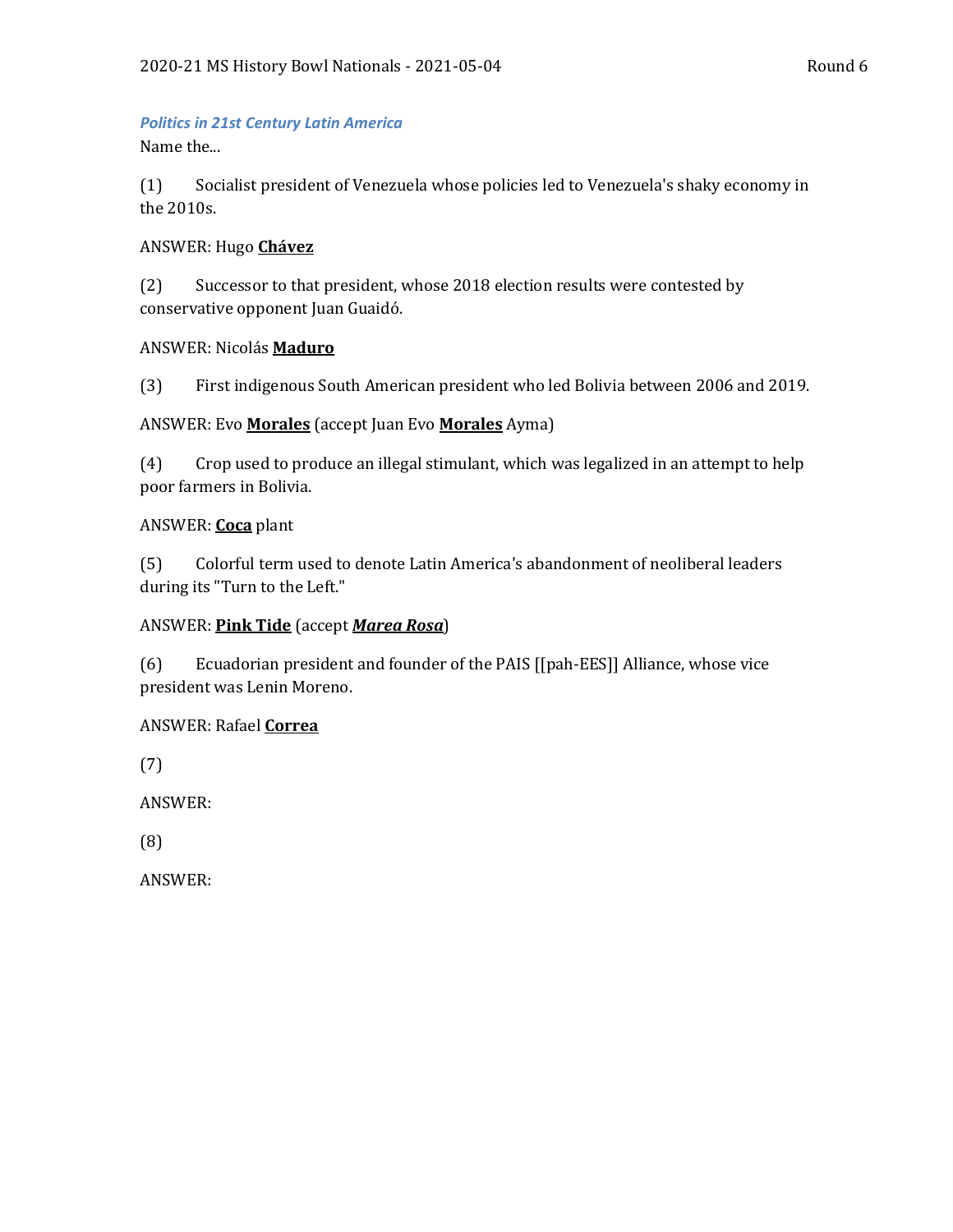# **Fourth Quarter**

(1) **Wounds that this man sustained at Chickamauga led to the amputation of his right leg. A failed "Pickett's Charge of the West" was conducted by this man's troops at his disastrous defeat at Franklin. That defeat occurred a month before this man was defeated in a December (+) 1864 battle against his former instructor George Thomas at Nashville. (\*)** For ten points, name this Confederate general known for his reckless aggressiveness.

# ANSWER: John Bell **Hood**

(2) **As a young intelligence officer, this man wrote a report on the League of Nations's relief in Kharkiv, Ukraine. Curt Brauer ordered King Haakon VII to appoint this man as prime minister, leading to the monarch's establishment of a governmentin-exile (+) in the U.K. The name of this leader of the Nasjonal Samling became synonymous with being a (\*)** traitor to one's home country. For ten points, name this fascist prime minister of Norway who collaborated with the Nazi government.

#### ANSWER: Vidkun **Quisling**

(3) **This country's railroad was home to the Choum [[SHOOM]] Tunnel, a "monument to European stupidity in Africa." This country's Banc d'Arguin [[dahr-GAHN]] is the setting of Théodore Géricault's [[zheh-ree-COHS]] (\*)** *The Raft of the Medusa***. The White Moors, or Bidan, enslaved many of this country's Haratines, even after slavery was abolished in 1960. (\*)** Nouakchott [[NWAHK-shaht]] is the capital of, for ten points, what West African nation?

#### ANSWER: Islamic Republic of **Mauritania**

(4) **One work from this artist depicts a large ponderosa pine tree on D. H. Lawrence's ranch. This person caused a sensation as the subject of a 1921 exhibition of photographs by Alfred Stieglitz, (\*) whom she later married.** *Jimson Weed* **and**  *Cow's Skull: Red, White, and Blue* **(\*)** are among the best known works of, for ten points, what "Mother of American modernism," known for her paintings of New Mexico landscapes, animal bones, and flowers?

#### ANSWER: Georgia **O'Keeffe**

(5) **In 1955, Acharya Shantisagar notably performed a version of this practice called** *sallekhana***, which was banned by the Rajasthan High Court in 2015. In Islam, this practice begins at** *suhur***, (\*) and ends at** *iftar***. This practice is observed during religious occasions such as Lent, Yom Kippur, and Ramadan. (\*)** For ten points, name this religious practice in which people refrain from eating and drinking.

ANSWER: **Fast**ing (accept **Sawm**; accept **Siyam**; accept equivalents such as **not eat**ing)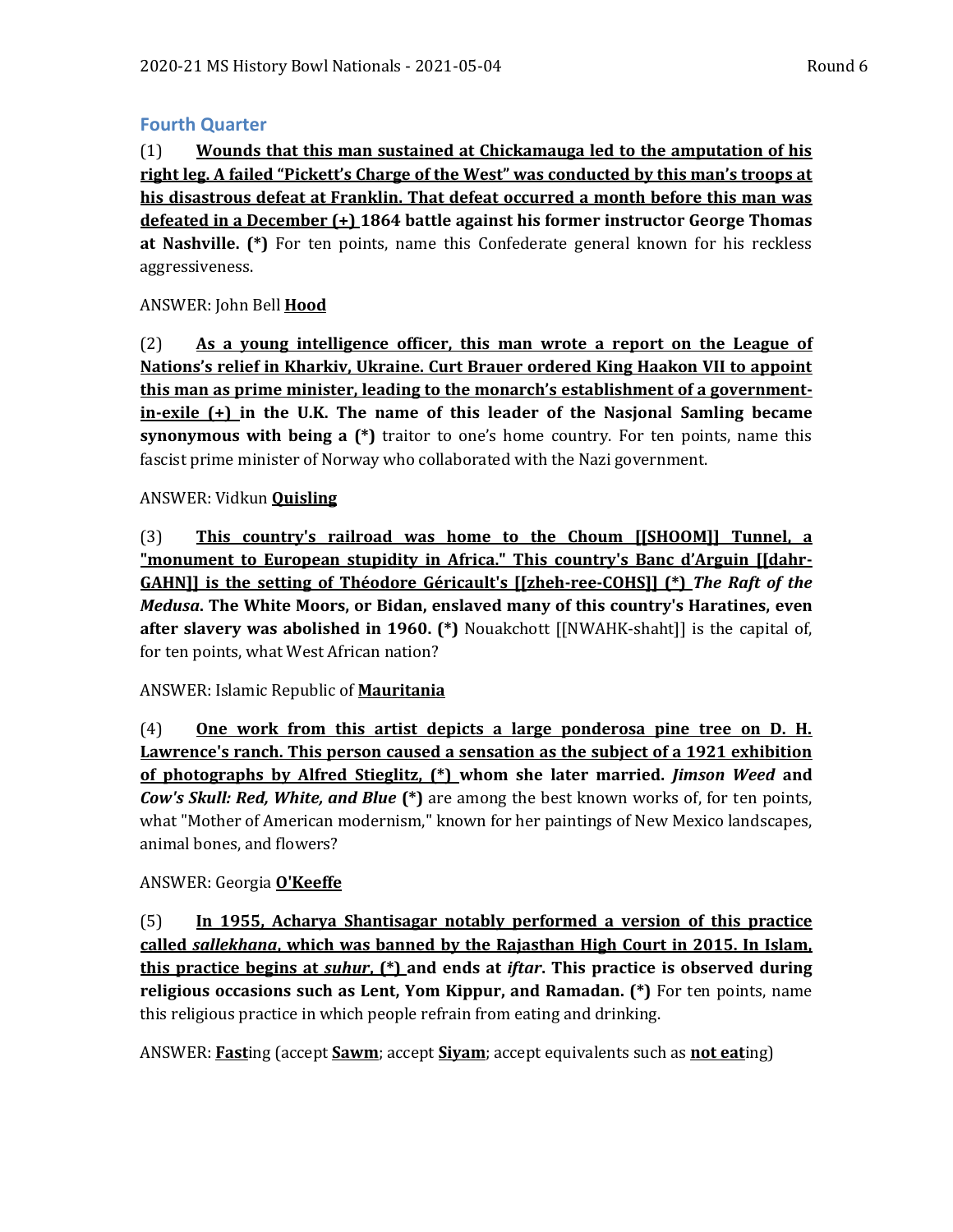(6) **John MacRae Washington helped negotiate with this tribe, and its leader, Narbona, signed the Bear Springs Treaty. Kit Carson brought these people to Bosque Redondo in the Long Walk. Led by Barboncito and (+) Manuelito, this tribe was integrated into the army by Philip Johnston as code-talkers. (\*)** Calling themselves the Diné, for ten points, what is this Southwest American tribe, the largest to be federally recognized?

ANSWER: **Navajo** (accept **Diné** before mentioned)

(7) **This party led the Defiance Campaign against Unjust Laws after another party passed legislation including the Group Areas Act. This party, whose youth division operated the paramilitary "Spear of the (+) Nation," was banned by the C. R. Swart government following the Soweto uprising against the mandatory use of (\*)** Afrikaans in schools. For ten points, name this prominent South African party of Jacob Zuma, Thabo Mbeki, and Nelson Mandela.

ANSWER: **A**frican **N**ational **C**ongress (accept **ANC**)

(8) **A high collar this man was wearing likely saved him from being killed in an assassination attempt conducted by the nationalist János [[YAH-noash]] Libényi. The combined forces of Napoleon III and Victor Emmanuel II defeated this man's forces at (+) Solferino. The suicide of this man's son, Crown Prince Rudolf, left this man's nephew as his (\*)** would-be successor. Ruling for nearly 68 years, for ten points, who was this Austrian emperor?

ANSWER: **Franz Joseph** I (accept **Francis Joseph** I; accept **Ferenc József**; accept **Franz Josef** Karl)